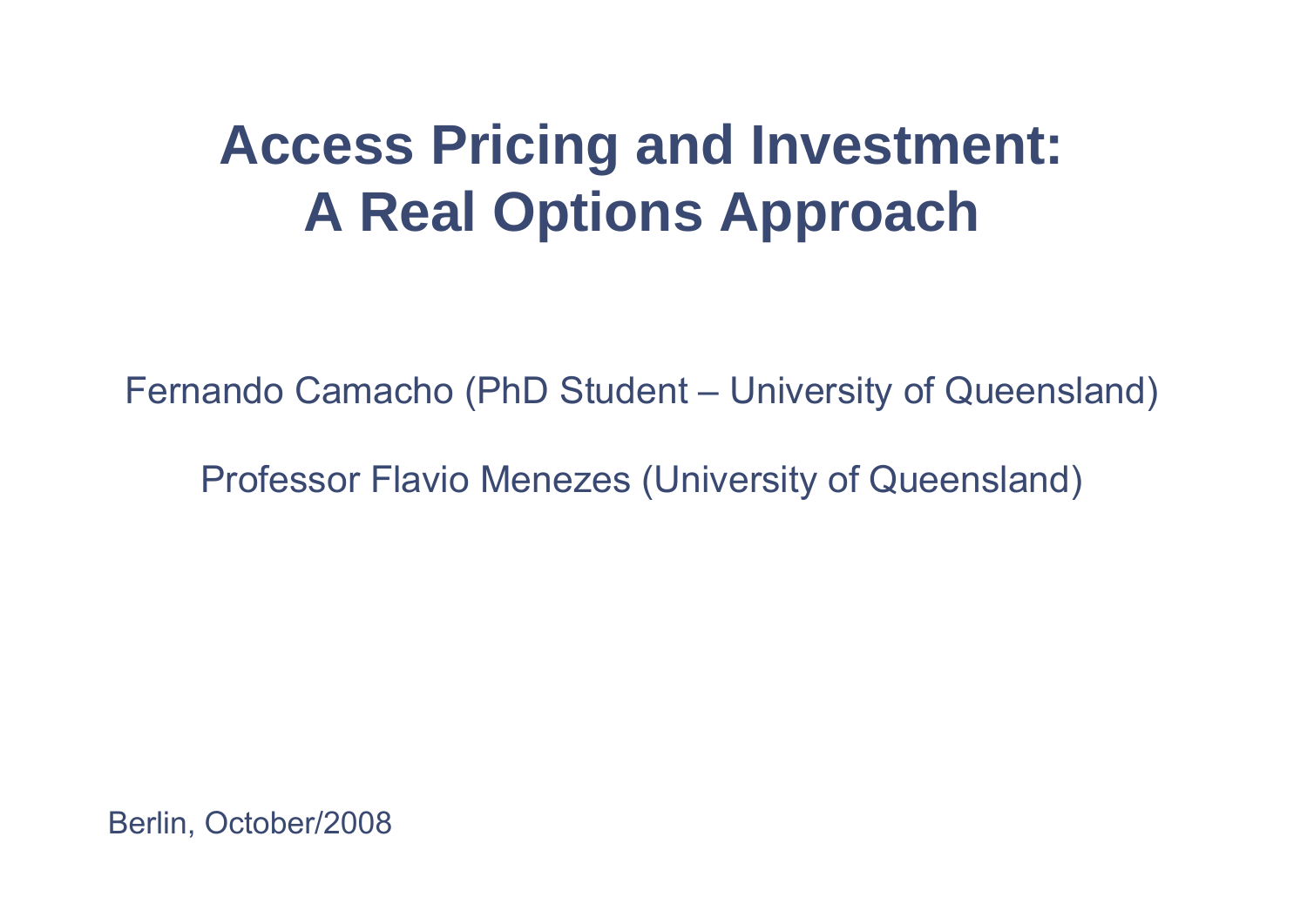# **Outline**

- Motivation
- Objective
- Literature Review
- The Model
- The NPV and OD in the Absence of Regulation
- Retail Regulation
- Access Regulation
- Conclusion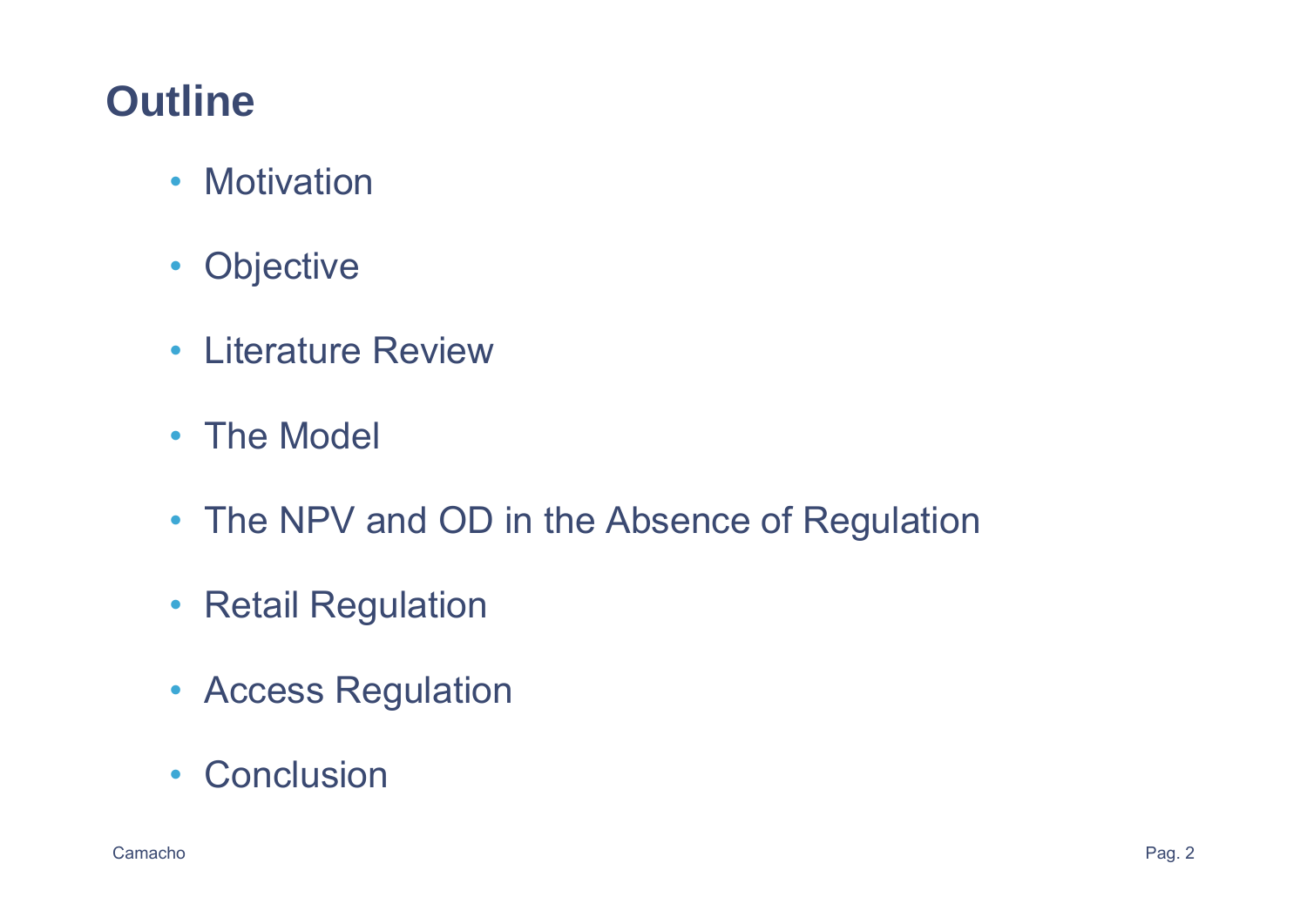# **Motivation**

- Price regulation was designed to promote static efficiency in an environment where capacity constraints were lax in many industries.
	- In practice, prices have been set such that NPV=0.
- However, due to sustained economic growth and technological change significant amounts of investment are necessary to provide new services or update existing ones.
- A second wave of regulatory reform has shifted the focus of price regulation from promoting static efficiency towards promoting dynamic efficiency and providing appropriate investment incentives.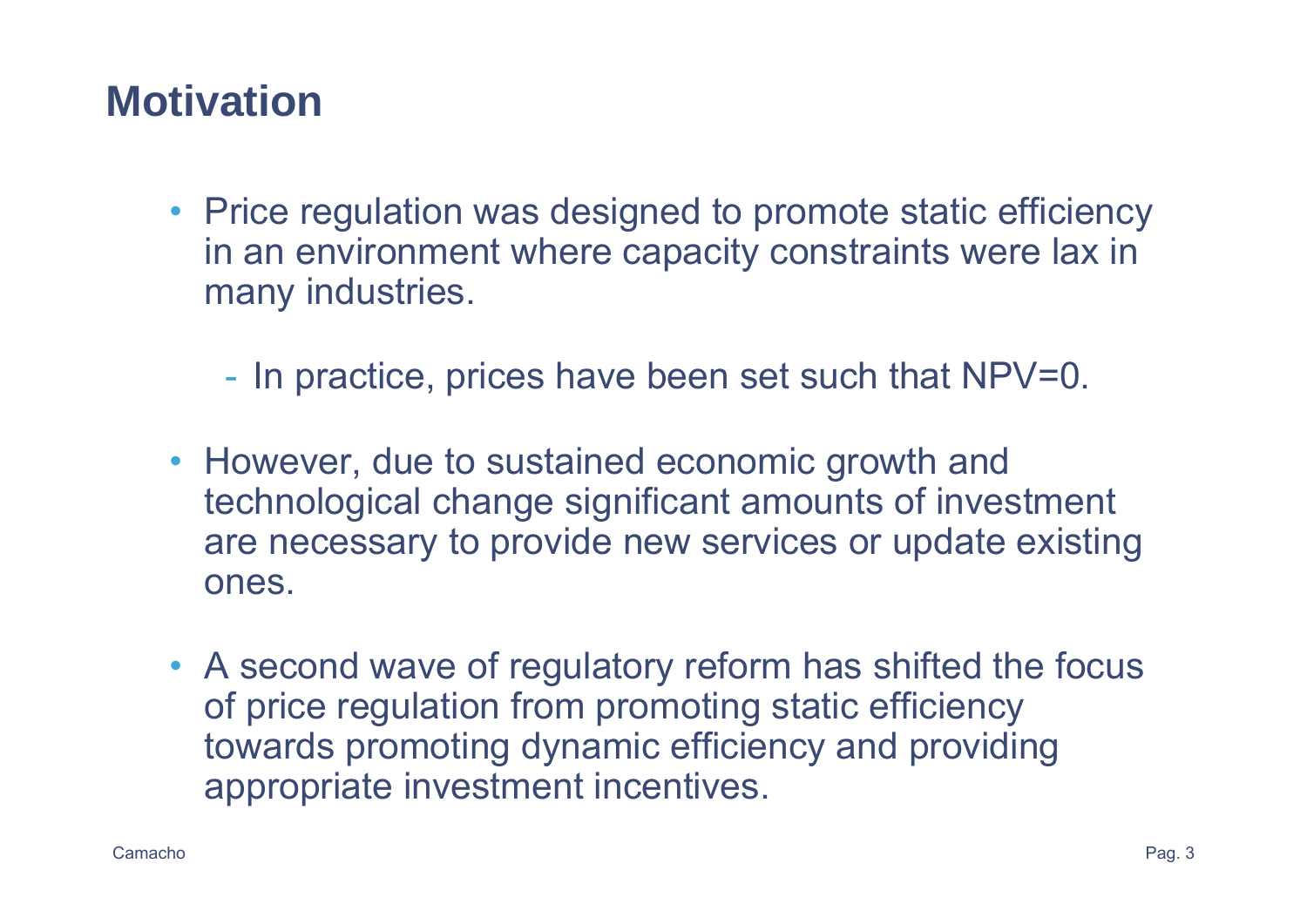# **Motivation**

- A regulatory framework should correctly account for the risks faced by firms when investing in a new network facility.
- These risks are related to the combination of two characteristics: demand uncertainty and irreversibility.
- The combination of uncertainty, irreversibility and investment timing flexibility provides the building blocks of the option to delay theory.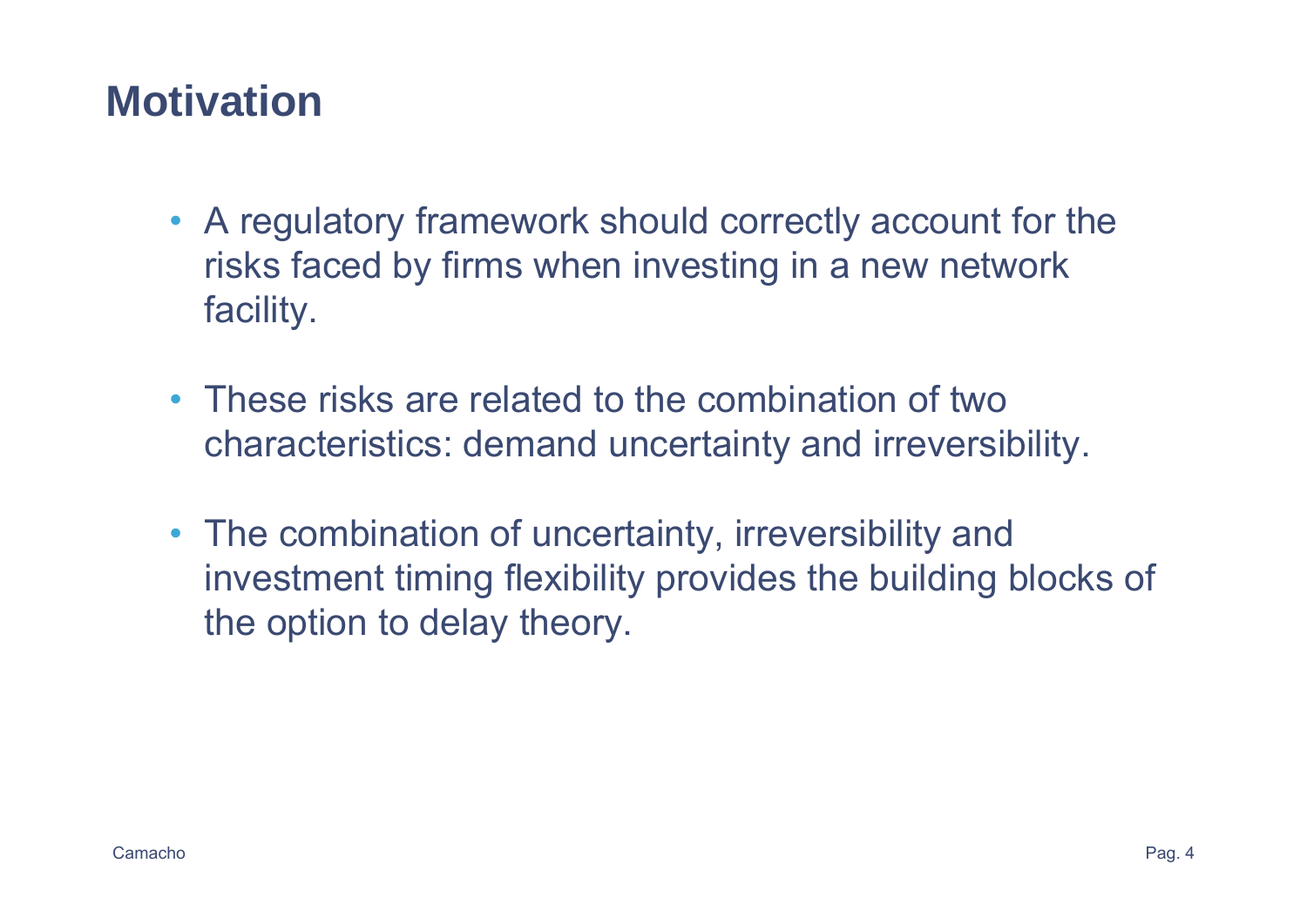# **Motivation**

- Under the option to delay theory, a firm will invest in a project today if its NPV is higher or equal then the payoff of investing at anytime in the future. Therefore, profitmaximising firms might choose not to undertake an investment even though its NPV>0.
- Traditional regulation, which focuses on setting the price such that the NPV=0, might not provide the correct investment incentives.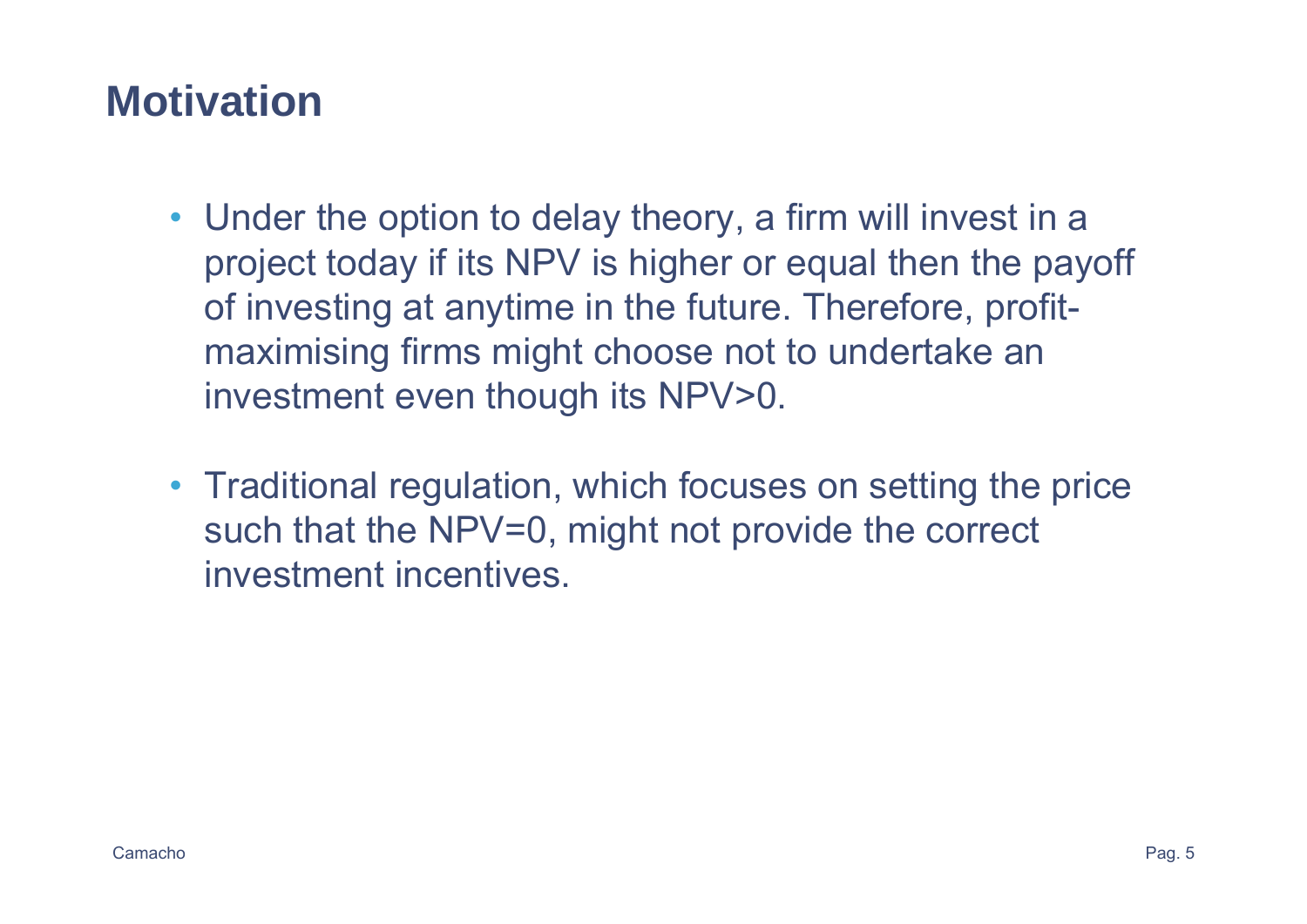# **Objective**

This paper examines a three-period model of an investment decision in a network industry characterized by demand uncertainty, economies of scale and sunk costs.

- In the absence of regulation we identify the market conditions under which a monopolist decides to invest early as well as the underlying overall welfare output, which is set as the benchmark that the regulator will try to improve upon.
- In a regulated environment, we consider a monopolist facing no downstream competition but subject to a price cap on the downstream retail market. We identify the welfare-maximising retail prices.
- We also consider a vertically integrated network provider that is required to provide access to downstream competitors and compare the welfare generated by two access pricing methodologies: ECPR and ODPR.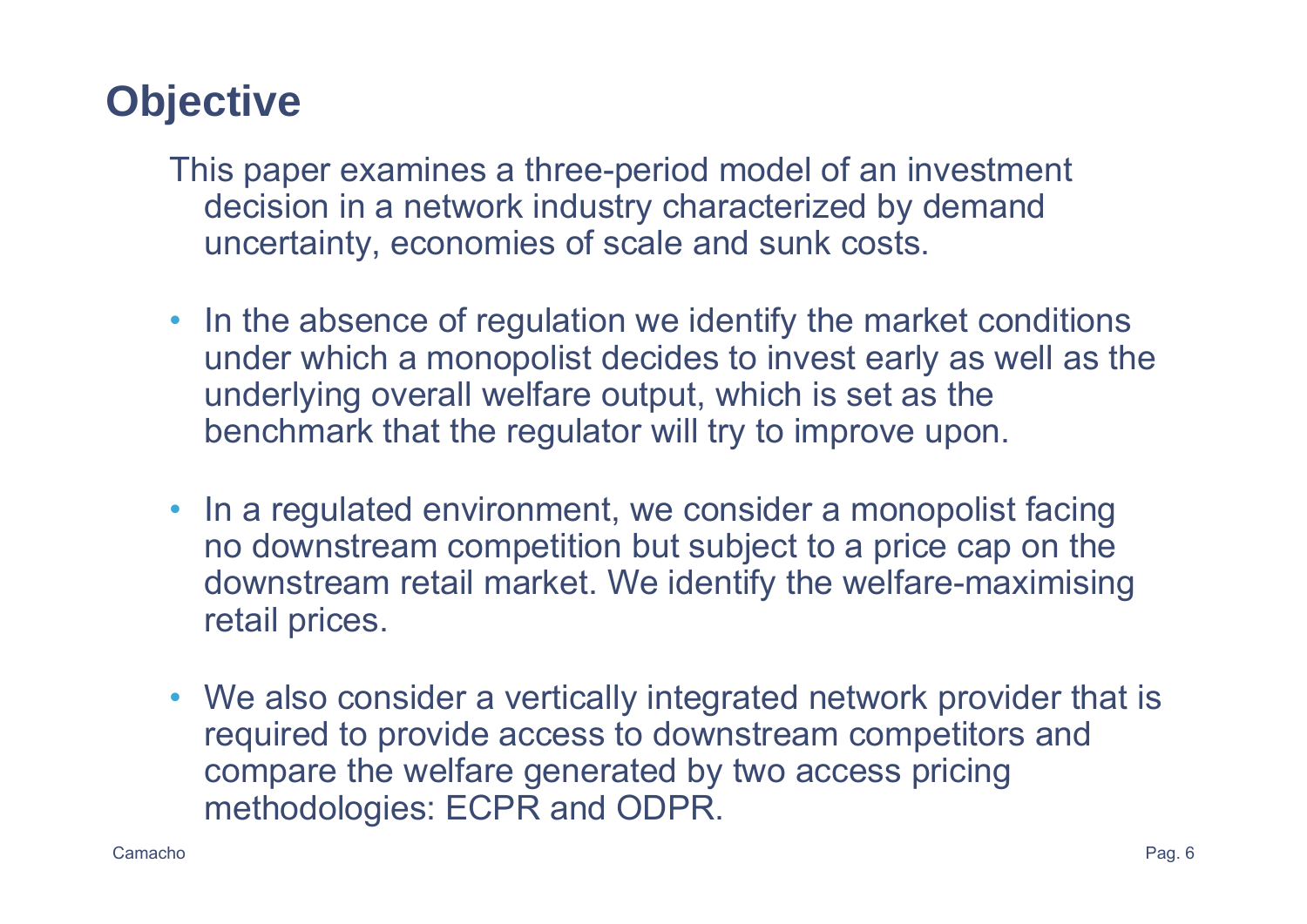### **Literature Review**

- Teisberg (1993 and 1994) focus on a firm's decision to delay investment when this firm is faced with uncertain and asymmetric profit and loss restrictions due to regulation.
- The author shows that the project's value under regulation is lower than in an unregulated market and the greater the uncertainty, the more regulation reduces the project's value.
- Thus, the firm may choose to delay the investment under regulation whereas in an unregulated market the firm would invest in the project.
- Teisberg, however, does not explicitly consider a regulatory method that accounts for the option to delay value.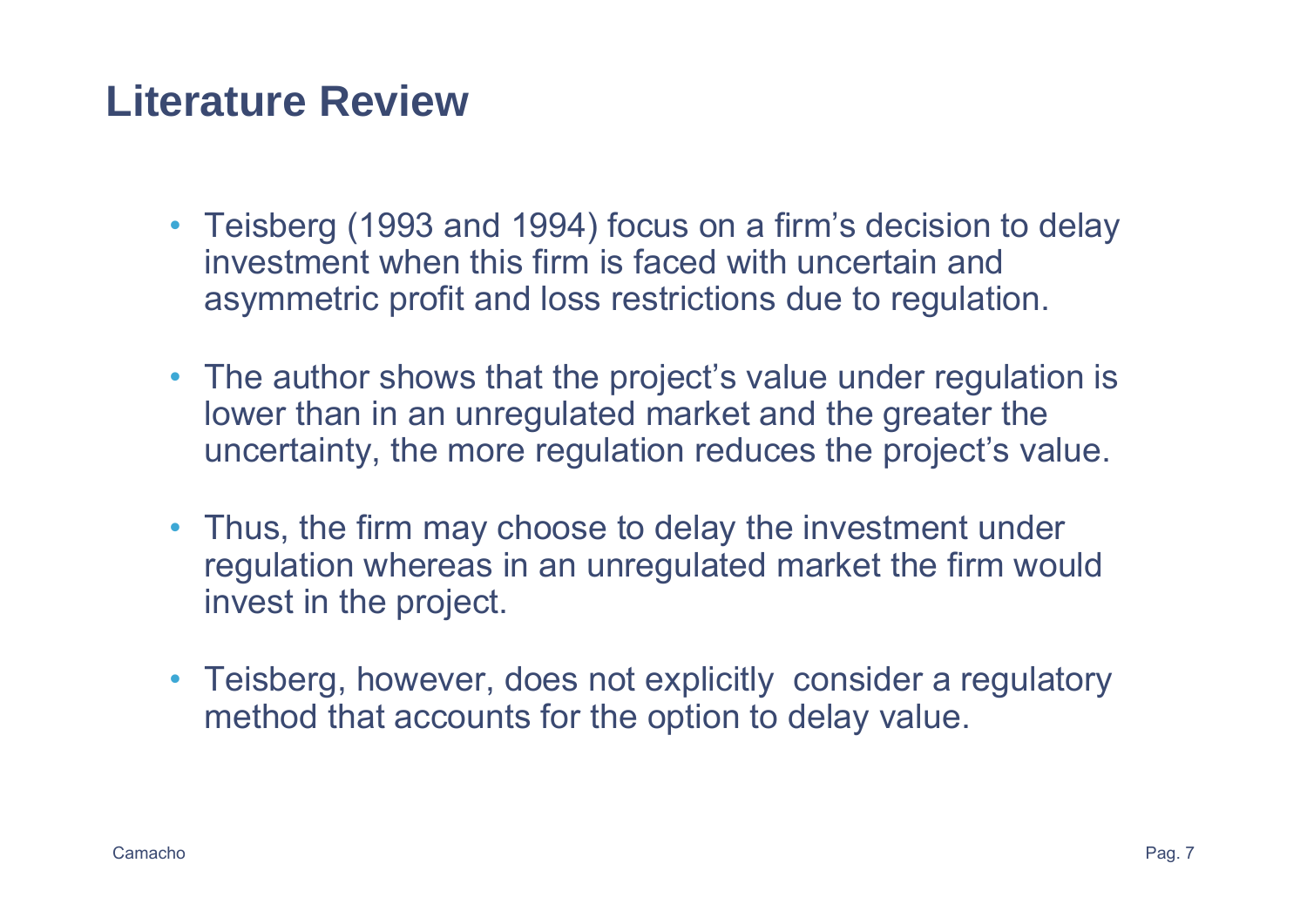#### **Literature Review**

- Hausman (1999), Hausman and Myers (2002) and Pindyck (2004) focus on access pricing and asymmetric rights between incumbent and entrants in infrastructure industries.
- These authors point out that incumbent providers are forced to grant to new entrants a free option, where such option is the right but not the obligation to purchase the use of the incumbent's network.
- They conclude that a mark-up factor must be applied to the investment cost component of current methods to compensate incumbents for this option value.
- Again, these authors have not explicitly considered a regulatory method that accounts for the option to delay value.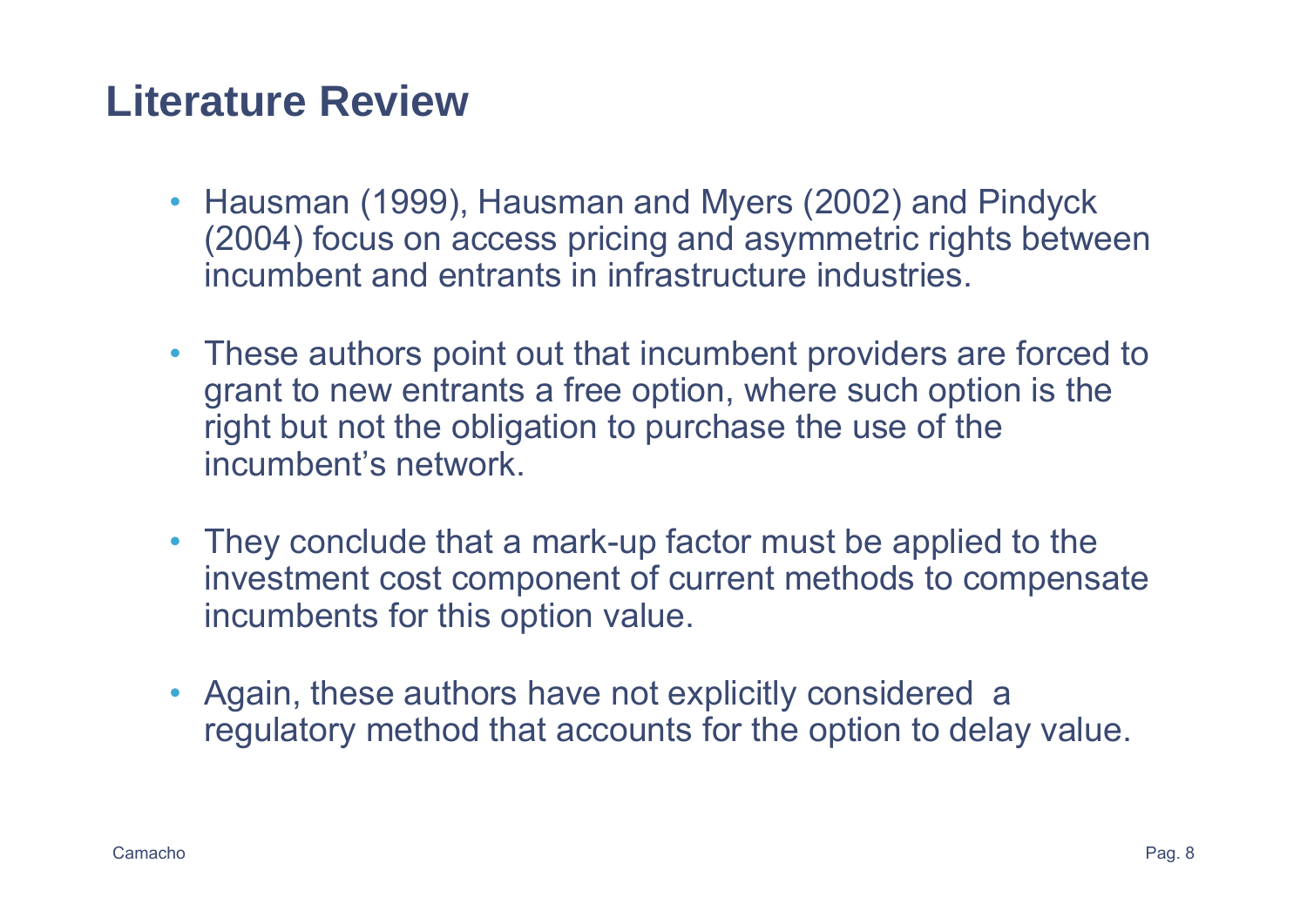### **The Model**

- The firm can build the network at t=0 or at t=1, with services starting at t=1 or t=2, respectively.
- If the firm does not invest at t=0, it has the right but not the obligation to invest at t=1.
- The investment outlay at t=0 is I and at t=1 is (1+r)I in a risk-neutral world, where r is the risk-free interest rate.
- Cost of waiting the first period cash flow.
- Cost of investing at t=0 demand uncertainty.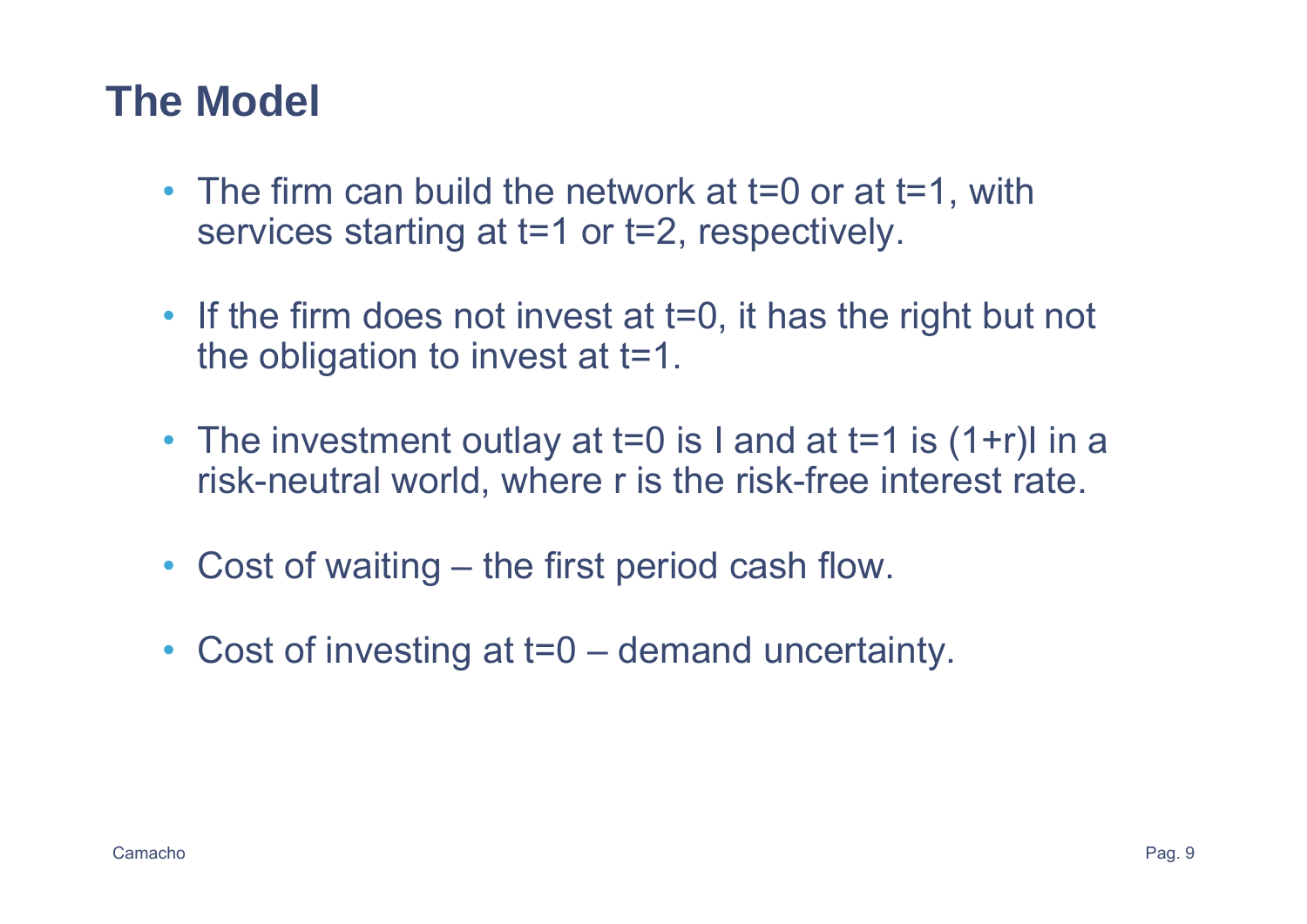# **The Model**

• The inverse demand function is characterized by a choke price at each period (  $\overline{P}_1$  and  $\overline{P}_2$  ) and the expected demand at t=0 is Q. Also,  $u > 1$  and  $0 < d < 1$ .  $u^2Q$ 



Camacho $^{\circ}$  unit prices c<sub>1</sub> at t=1 and c<sub>2</sub> at t=2.  $^{\circ}$  and the set of  $^{Pag.~10}$  $\bullet$  The technology is such that the production of the final good requires one unit of the network service and one unit of a generic input with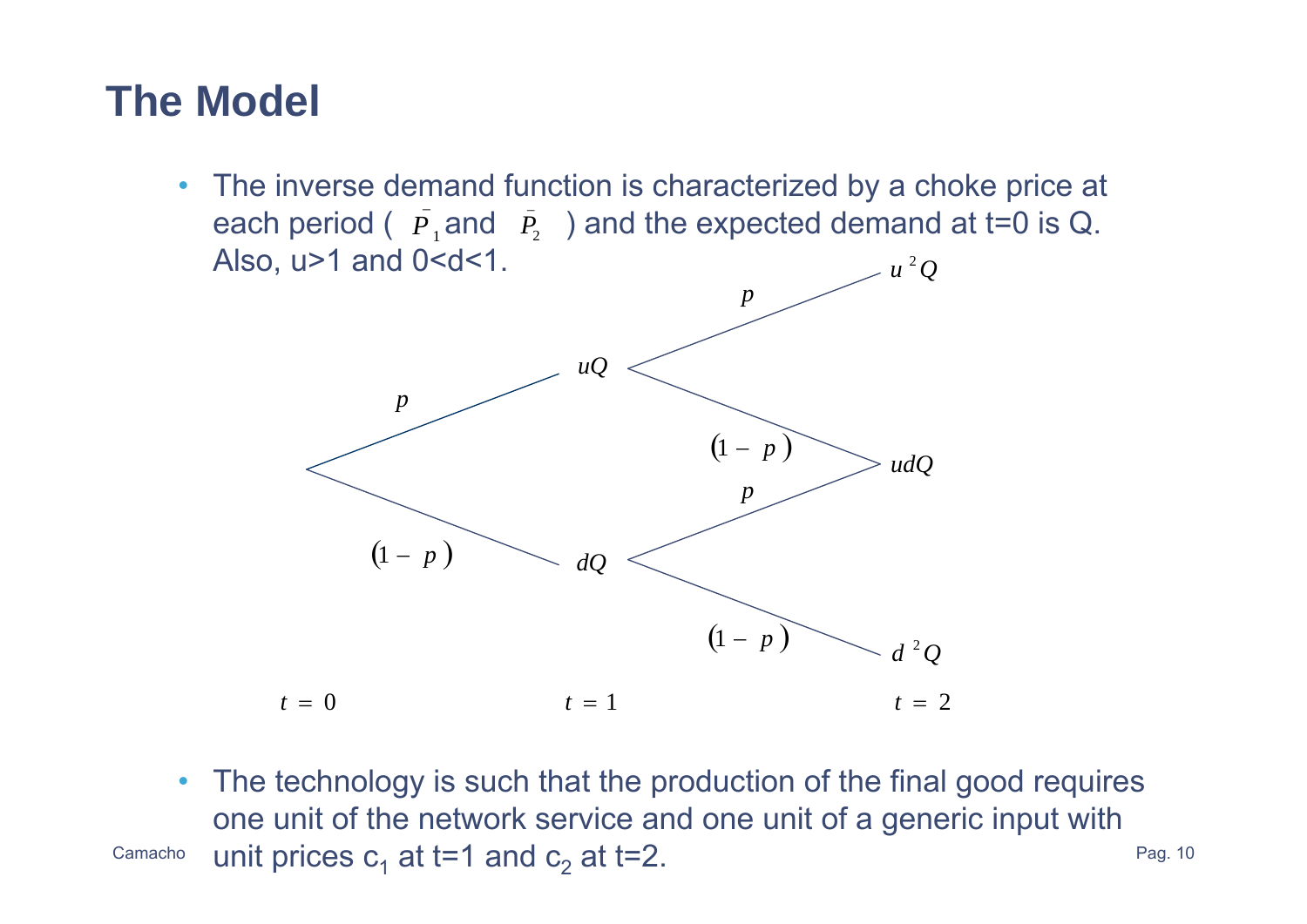• The NPV is the expected payoff of investing at t=0.

$$
\overline{NPV} = \left[ \left( \overline{P}_1 - c_1 \right) + \left( \overline{P}_2 - c_2 \right) \right] Q - I
$$

• The OD is the payoff of investing at t=1 if the payoff is positive.

$$
\overline{OD} = \frac{pMax\left[\left(\overline{P}_2 - c_2\right)uQ - (1+r)I;0\right] + (1-p)Max\left[\left(\overline{P}_2 - c_2\right)dQ - (1+r)I;0\right]}{1+r}
$$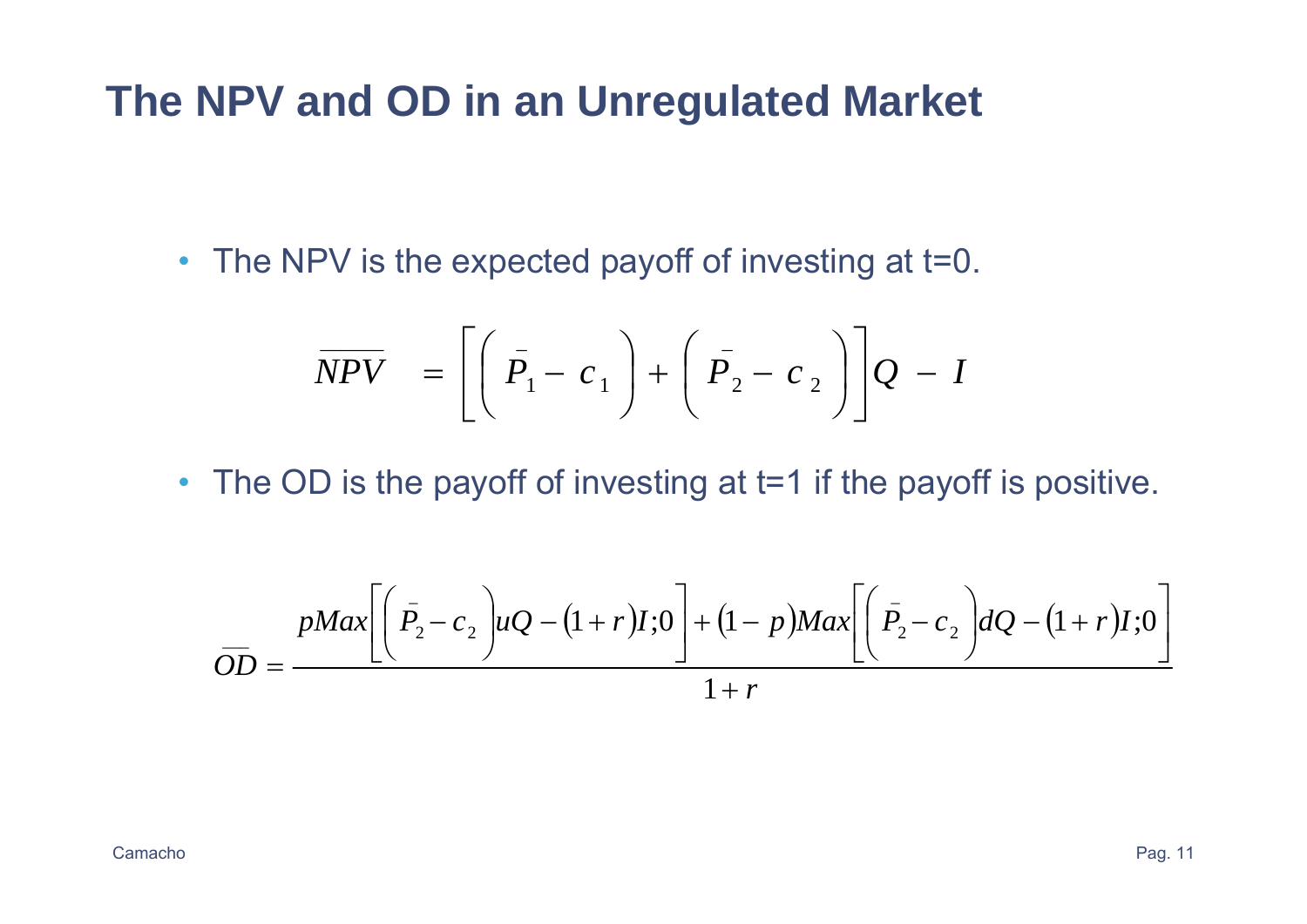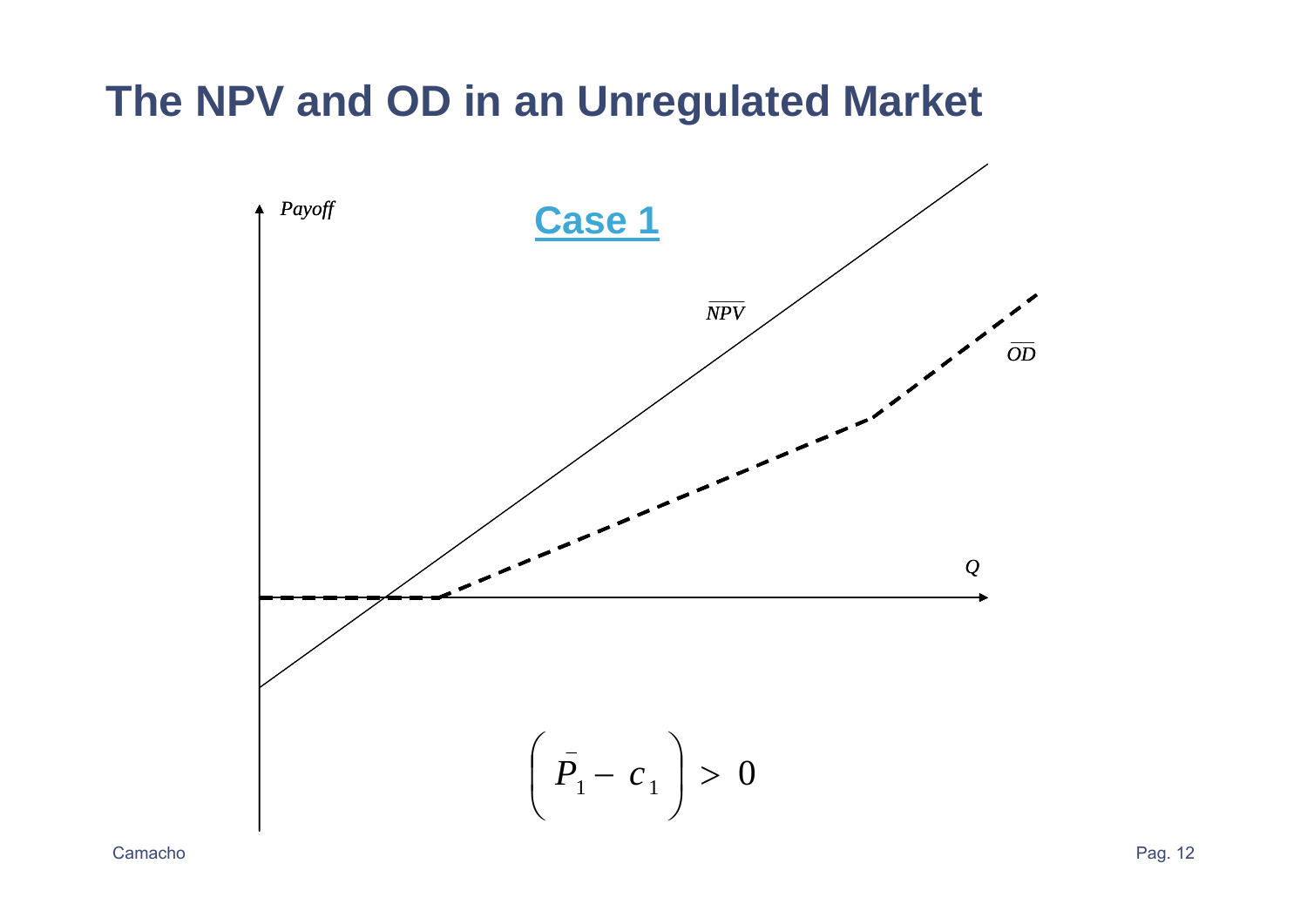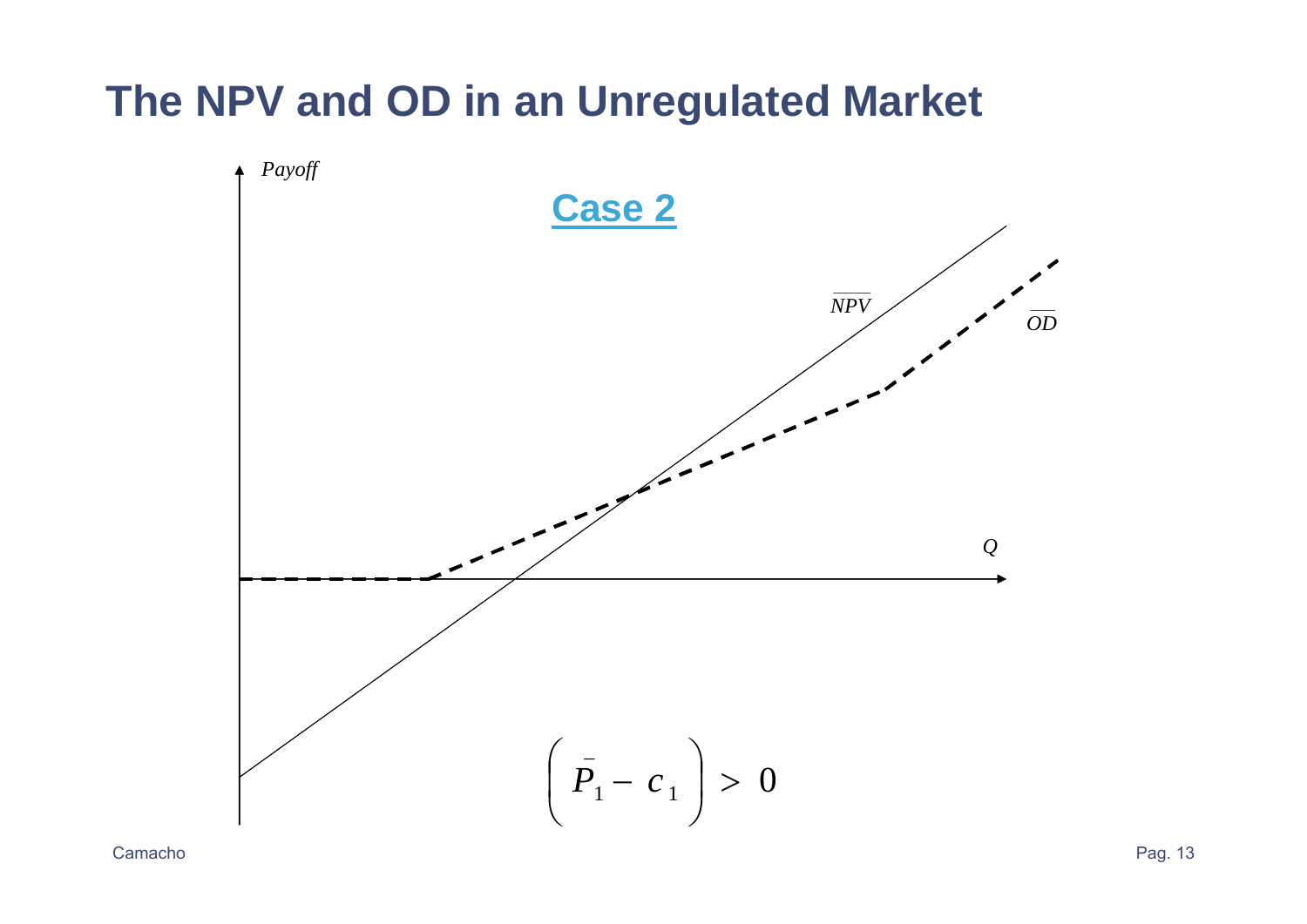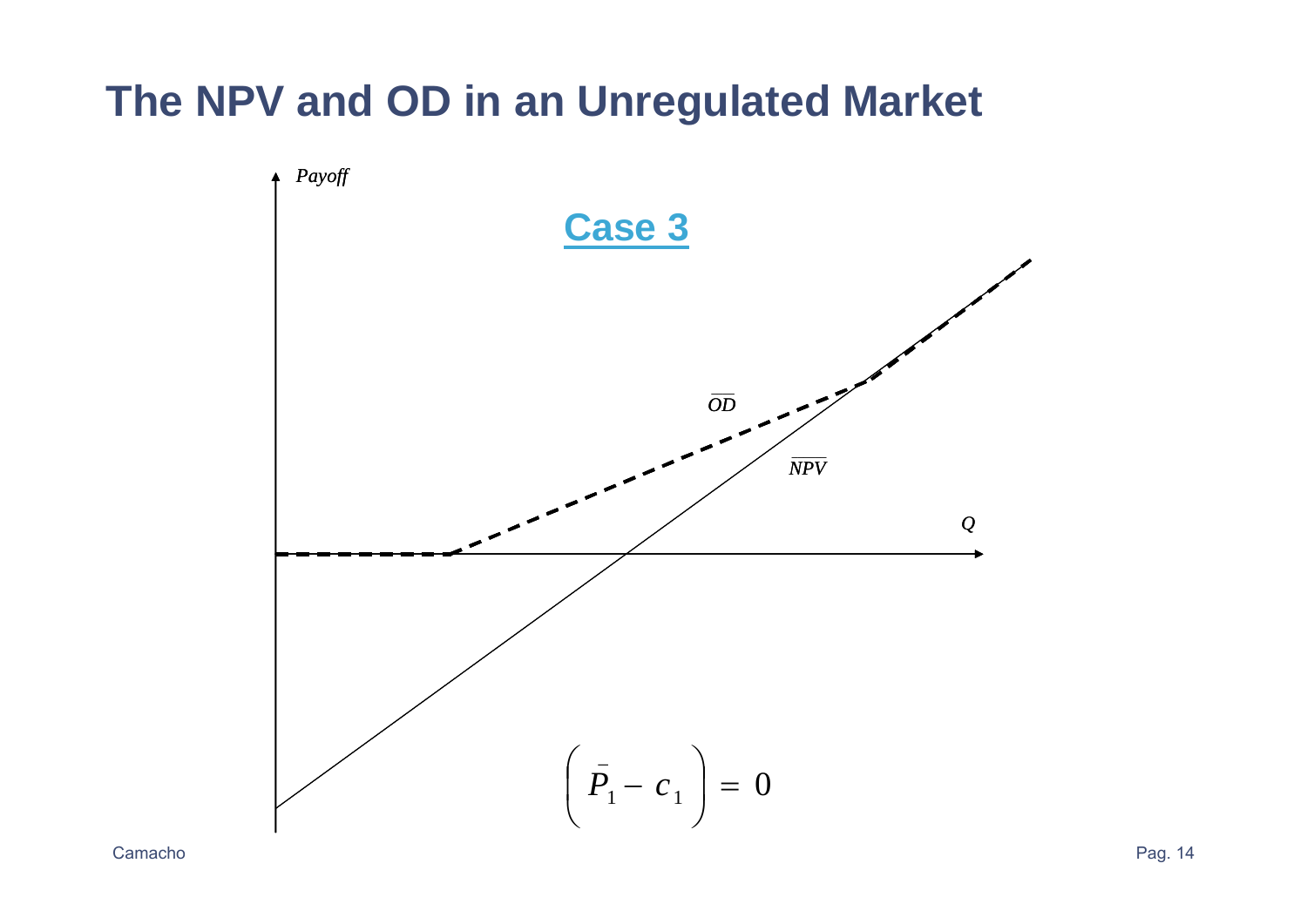# **Retail Regulation**

- The regulator and the firm both observe the choke prices and are fully informed about the nature of demand uncertainty and the cost function.
- The regulator sets *ex ante* regulated prices that will prevail at t=1 and at t=2 in order to maximize total welfare:

$$
Max \quad W_R = CS + \alpha \pi
$$

where CS is the consumer surplus, <sup>π</sup> is the firm's profit and <sup>α</sup><1 is the weight assigned to the firm's profit.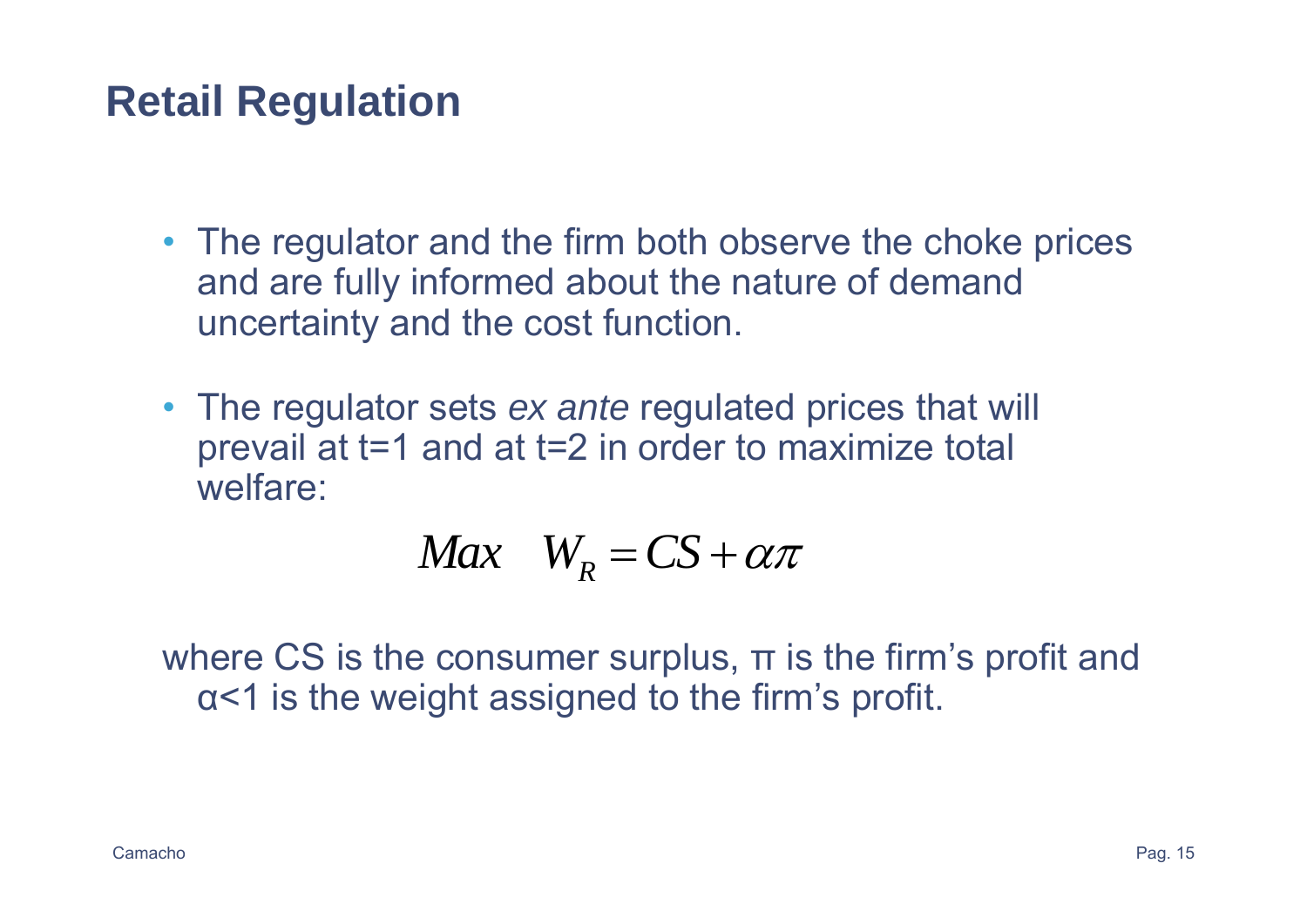# **Retail Regulation**

- Optimal regulation depends on market conditions.
- **Case 1**: the regulator is able to set regulated prices such that the  $NPV=OD=0$  and the firm invests at  $t=0$ .
- **Cases 2 or 3**: the optimal regulation depends on p and will be one of the two following price settings:

- The minimum prices such that NPV=OD>0 and the firm invests at t=0.

- The minimum prices such that the payoff is 0 and the firm invests at t=1 if the high demand eventuates.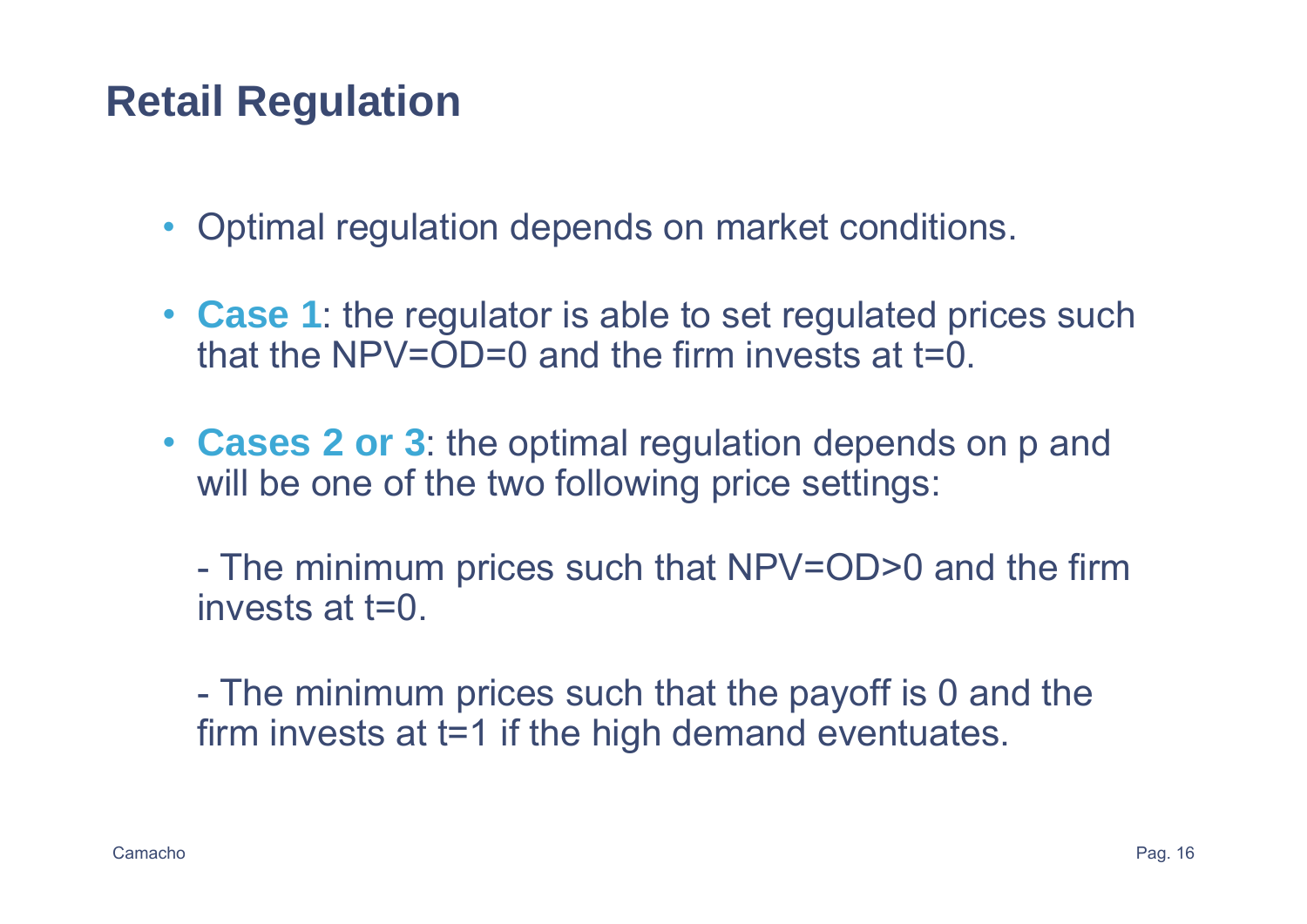#### **Access Regulation**

- The regulator requires the incumbent to provide access to its network and sets the access prices. There are infinitely many potential entrants with the same technology as the incumbent and retail unit costs equal to  $\rm c_{1E}$  at t=1 and  $\rm c_{2E}$ at t=2. Firms compete à la Bertrand and consumers prefer to buy from the incumbent when prices are identical.
- The access prices under the ECPR are

$$
A_1^{ECPR} = \bar{P}_1 - c_1 \qquad A_2^{ECPR} = \bar{P}_2 - c_2
$$

• The access prices under the ODPR are

$$
A_1^{ODPR} = P_1^R - c_1 \qquad A_2^{ODPR} = P_2^R - c_2
$$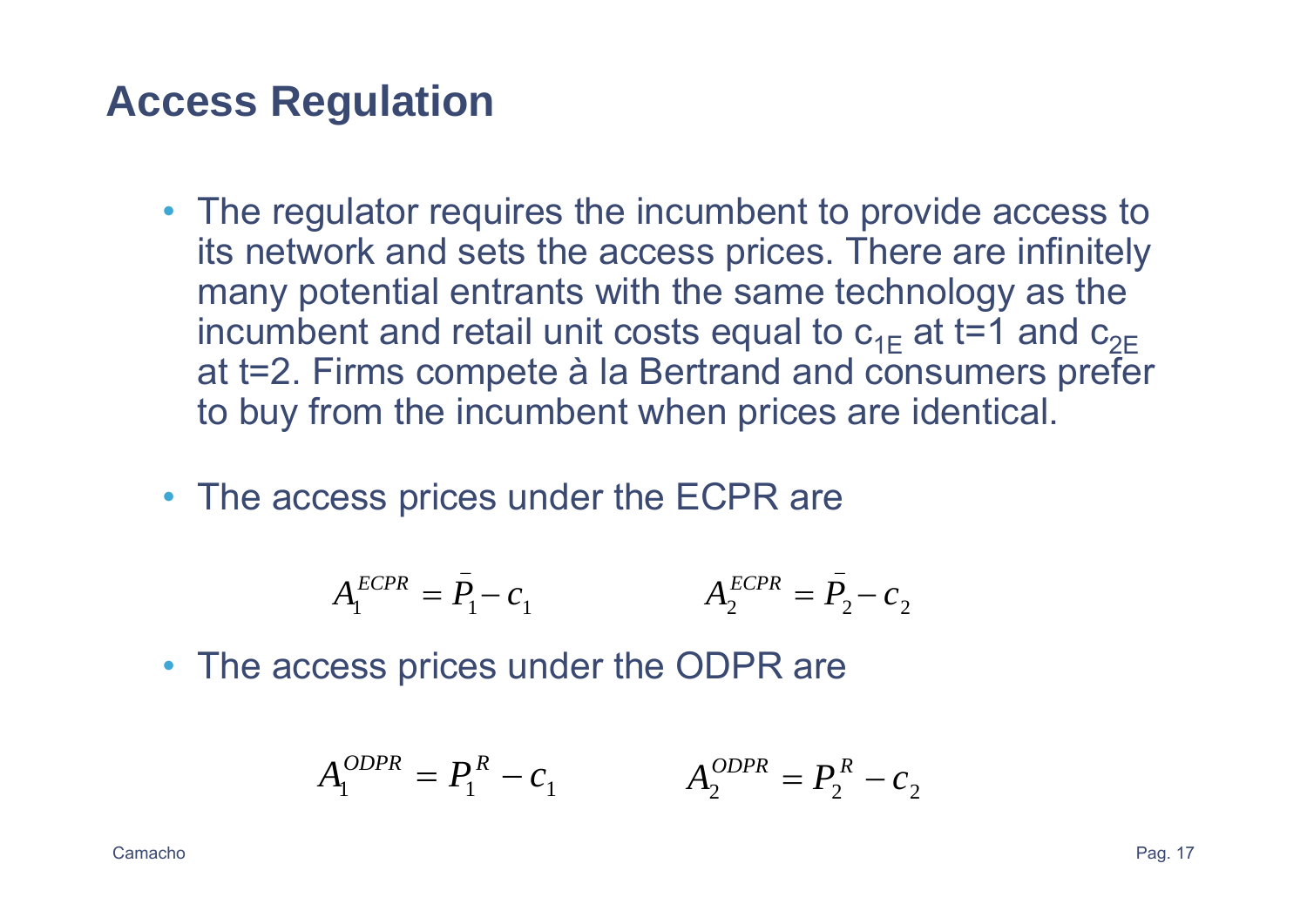### **Access Regulation**

- When  $(c_{1E} + c_{2E}) < (c_1 + c_2)$  the ECPR yields higher overall welfare than an unregulated industry that is not required to provide access.
- When the potential entrant is less efficient than the incumbent an ECPR-based access price yields the same outcome as an unregulated industry.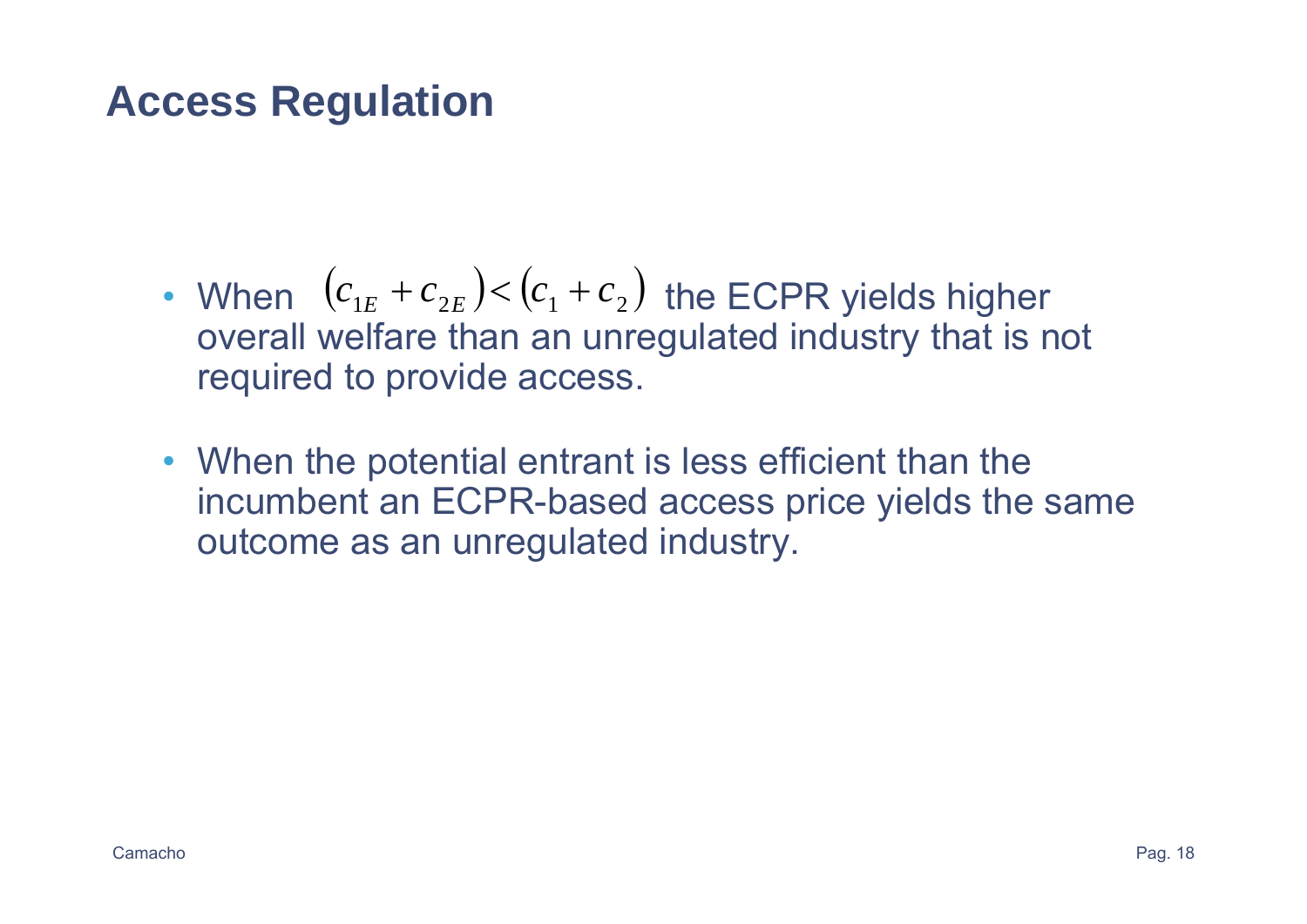## **Access Regulation**

• Prices under the ODPR are always lower or equal than under the ECPR. Thus, there is a Z≥0 such that

$$
\left(A_1^{ECPR} + A_2^{ECPR}\right) - \left(A_1^{ODPR} + A_2^{ODPR}\right) = Z
$$

- When Z=0 the ODPR generates the same welfare as the ECPR.
- When Z>0 and the ODPR is such that the firm invests at t=0 this price regulation generates at least the same welfare as under the ECPR. When  $(c_1 + c_2) \le (c_{1E} + c_{2E}) < (c_1 + c_2) + Z$  the ODPR generates higher welfare than the ECPR.
- When Z>0 and the ODPR is such that the firm invests at t=1 the optimal regulation will depend on p.